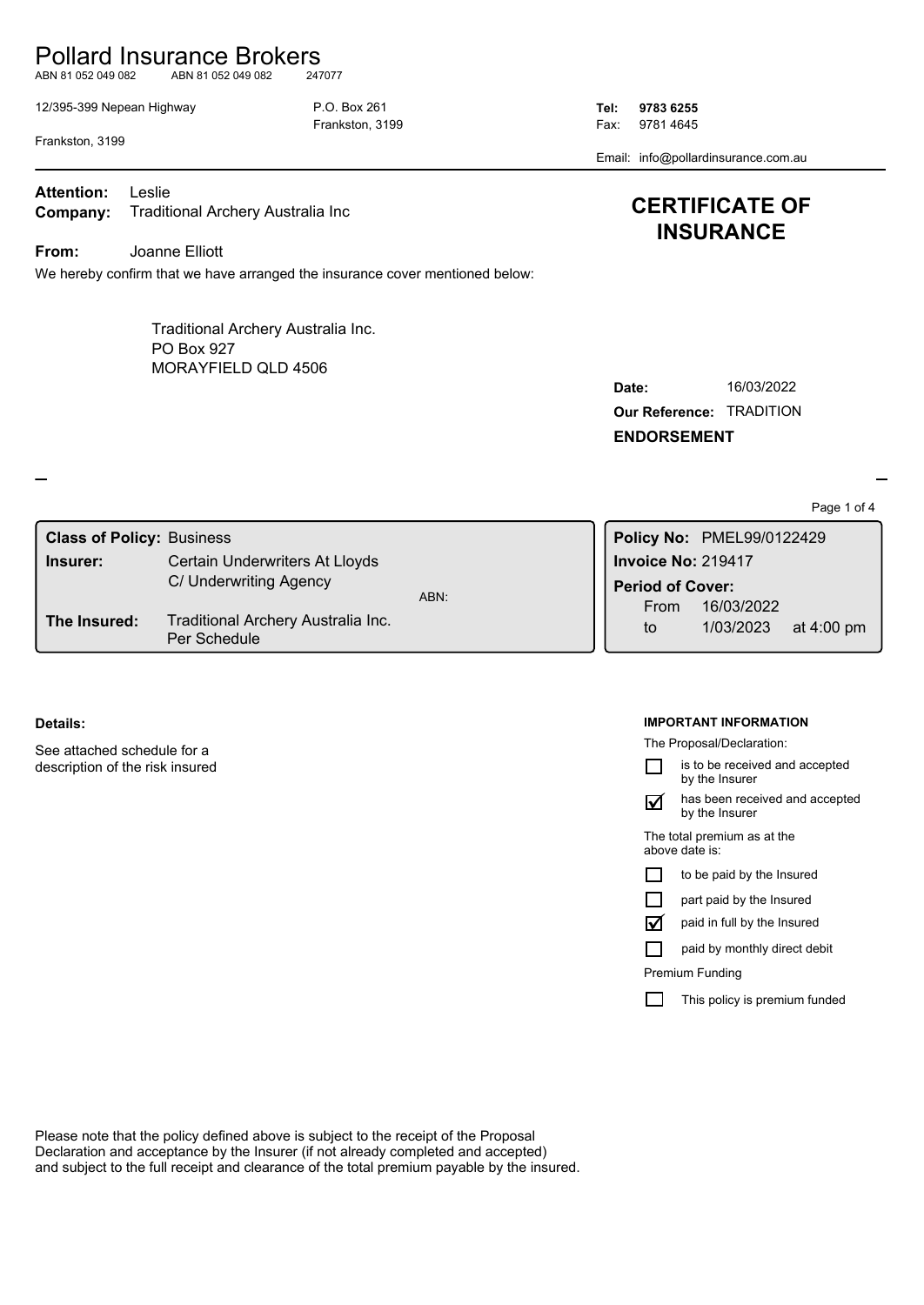## **Schedule of Insurance Page 2 of 4**

**Class of Policy:** Business **Policy:** Business **Policy No:** PMEL99/0122429<br> **The Insured:** Traditional Archery Australia Inc. **Physics 19417**<br> **Policy No:** 219417 **The Insured:** Traditional Archery Australia Inc. Per Schedule

**Invoice No:** 219417 **Our Ref:** TRADITION

This policy has been placed through

Sportscover Australia Pty Ltd ABN 43 006 637 903 271-273 Wellington Road, Mulgrave, 3170

Sportscover Australia Pty Ltd is an underwriting agency who has placed the policy with

Certain Underwriters At Lloyds C/ Underwriting Agency

## **Combined Liability Policy**

| Name of Insured:               | Traditional Archery Australia Inc, The Archery Alliance of Australia Inc.and<br>Including:<br>affiliated State Associations, affiliated Clubs, Directors & Executive Officers,<br>Commitee Members, Office Bearers, Office Holders, Employees, Registered<br>Members, Voluntary Workers, Authorised Visitors, Coaches, Referees and Range<br>Staff                                                                                                                                                                                                                                            |              |  |
|--------------------------------|-----------------------------------------------------------------------------------------------------------------------------------------------------------------------------------------------------------------------------------------------------------------------------------------------------------------------------------------------------------------------------------------------------------------------------------------------------------------------------------------------------------------------------------------------------------------------------------------------|--------------|--|
| Description of<br>Business:    | Principally Archery Sports Administration, Archery and Hunting Clubs, competitions<br>(local and overseas), Authorised Hunting, Bow Hunting - fishing, Social Events, Sale<br>of goods (including but not limited to: badges, books, manuals, clothing, food &<br>drinks), Producing Archery Magazine, Training and Instruction, Try Out Days, attend<br>schools/community groups, to hold a demonstration or instruction, Knife and axe<br>throwing competitions and associated practice, camping on club grounds & property<br>owner/occupier.<br>Notation: cover for organised club events |              |  |
|                                |                                                                                                                                                                                                                                                                                                                                                                                                                                                                                                                                                                                               |              |  |
| Interest insured:              | The Insured's legal liability to third parties to pay compensation in respect of death,<br>illness, personal injury and/or property damage occurring during the period of<br>insurance as a result of an occurrence and happening in connection with the<br>business or caused by any of the products assembled, sold, supplied, distributed,<br>serviced or repaired by the Insured from within Australia, as specified in the policy.                                                                                                                                                       |              |  |
| <b>Territorial Scope</b>       | (a) anywhere in the Commonwealth of Australia and New Zealand, and<br>(b) anywhere in the world but only in respect of:<br>i. your Products exported from the Commonwealth of Australia or New Zealand, and<br>ii. visits by the Insured for the purpose of playing or administering The Business of the<br>Insured or the sport nominated in the Schedule but only whilst acting in connection<br>with club activities and whilst conforming to club rules and by-laws.                                                                                                                      |              |  |
| Part 1<br>Limits of Liability: | <b>Public Liability</b><br>Any one occurrence.                                                                                                                                                                                                                                                                                                                                                                                                                                                                                                                                                | \$25,000,000 |  |
|                                | <b>Products Liability&amp; Pollution</b><br>Any one occurrence and in the aggregate during the period of insurance.                                                                                                                                                                                                                                                                                                                                                                                                                                                                           | \$25,000,000 |  |
|                                | Property in Physical or Legal Control of Insured<br>In respect of any one occurrence or series of occurrences arising out of the one<br>event during the period of insurance.                                                                                                                                                                                                                                                                                                                                                                                                                 | \$50,000     |  |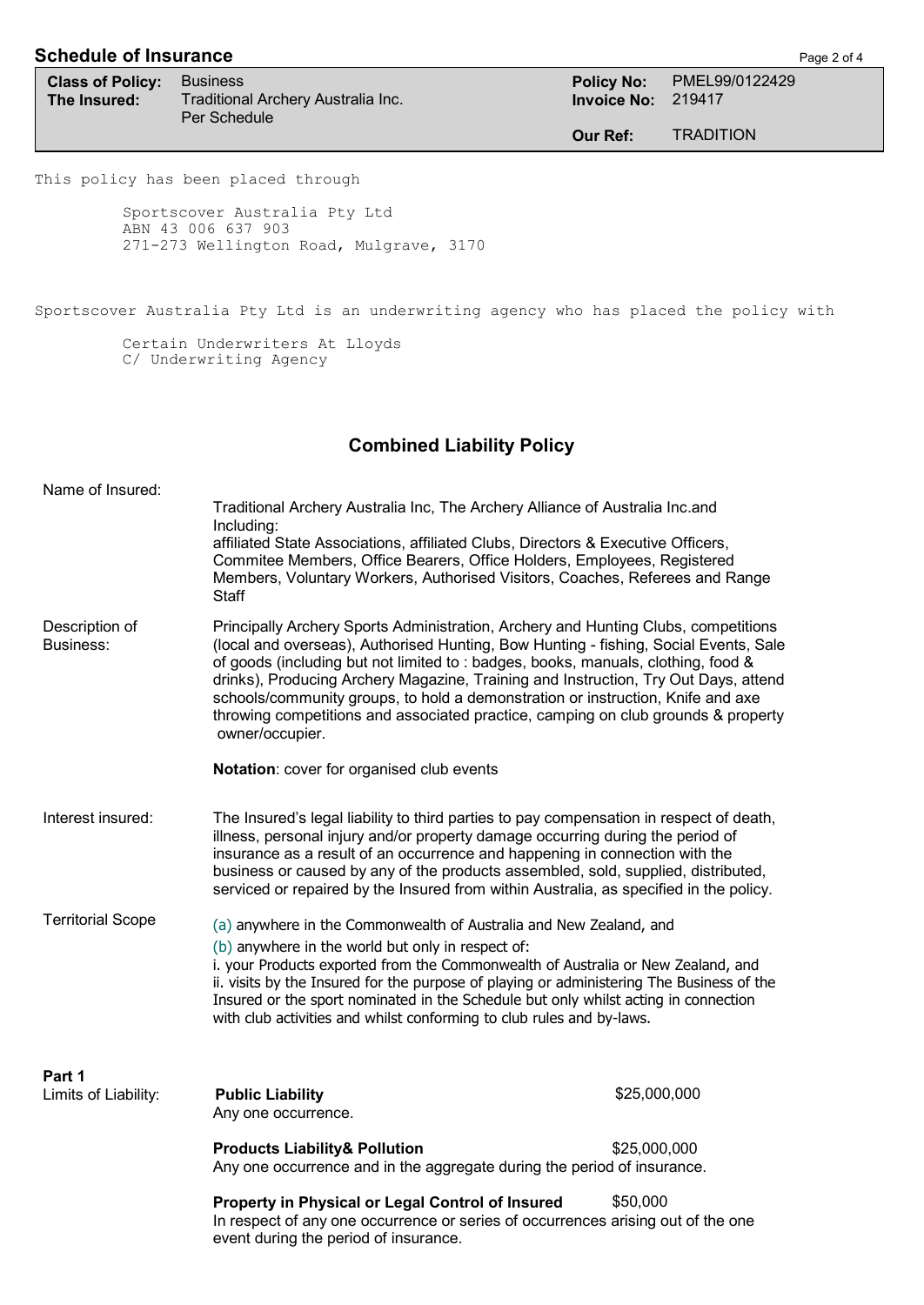| <b>Schedule of Insurance</b><br>Page 3 of 4 |                                                                       |                                         |                          |  |
|---------------------------------------------|-----------------------------------------------------------------------|-----------------------------------------|--------------------------|--|
| <b>Class of Policy:</b><br>The Insured:     | <b>Business</b><br>Traditional Archery Australia Inc.<br>Per Schedule | <b>Policy No:</b><br><b>Invoice No:</b> | PMEL99/0122429<br>219417 |  |
|                                             |                                                                       | Our Ref:                                | <b>TRADITION</b>         |  |
|                                             |                                                                       |                                         |                          |  |

In the event that any one period of insurance exceeds twelve months then the aggregate sum insured shall be deemed to apply separately to each twelve months period or part thereof.

**Part 2 Professional Indemnity**

Limit \$2,000,000 Retroactive Date 1/3/2017

Deductible:

| <b>Standard ExcessPublic Liability</b>        | \$Nil |
|-----------------------------------------------|-------|
| <b>Standard Excess Professional Indemnity</b> | \$Nil |

# **TRADITIONAL ARCHERY AUSTRALIA Inc.**

| <b>Club</b><br>Archery Ascension                                                 | Location<br>143 Belgrave-Hallam Road, Narre<br>Warren North VIC 3804                  | <b>Interested Party</b> |
|----------------------------------------------------------------------------------|---------------------------------------------------------------------------------------|-------------------------|
| Banksia Bowmen                                                                   | 49 Campbell St, Wikepin WA 6370                                                       |                         |
| Bega Valley Archers                                                              | Colombo Park Lot 24 DP750203 Snowy<br>Mountains Highway, Bemboka NSW<br>2550          |                         |
| Break O'Day Traditional Archery Club                                             | 24627 Tasman Highway, Dianas Basin<br><b>TAS 7215</b>                                 |                         |
| Castle Bay Traditional Archery                                                   | 33 Meredith Street, Castle Forbes Bay<br><b>TAS 7116</b>                              |                         |
| Chinchilla Archers Inc                                                           | 212 Ryders Road, Brigalow QLD 4412<br>302 Healy's Crossing Road Brigalow<br>Qld 4412. |                         |
| Coffs Coast Archery Club                                                         | Woolgoolga Creek Road, Woolgoolga<br><b>NSW 2456</b>                                  |                         |
| Far North Queensland Bowmen Archery 646 Redlynch Intake Rd, Redlynch QLD<br>Club | 4870                                                                                  |                         |